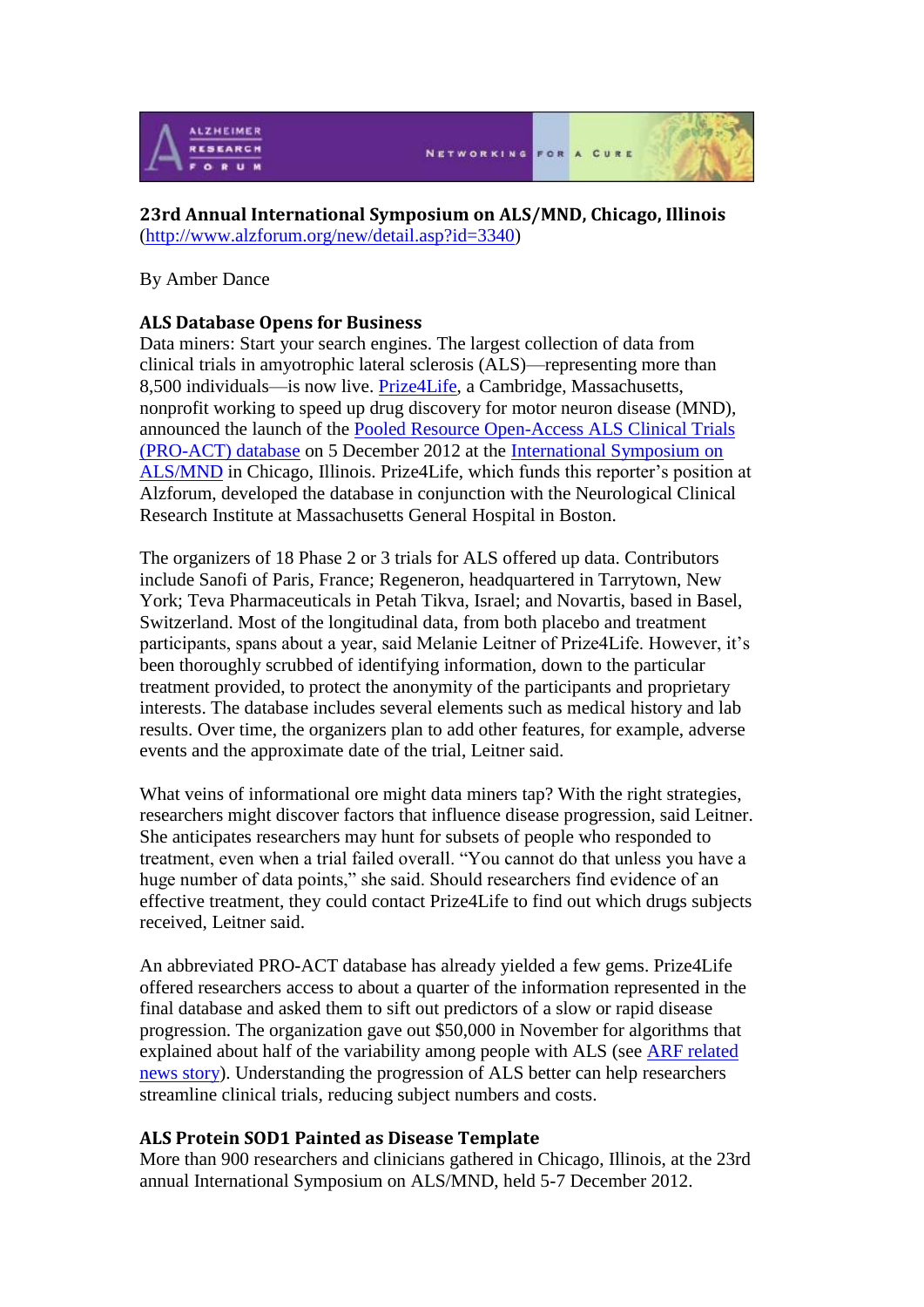Genetics was, as ever, a hot topic. As outlined in this multipart series, enthusiasm ran high over the discovery of C9ORF72 expansions as a cause of disease, and the potential of turning this knowledge into treatments. Recent clinical trial data also topped the agenda. Alas, most drugs failed efficacy, and researchers are now hoping that newer therapies in development may fare better. A new database of past trial results, announced at the meeting, may help speed progress toward therapy (see [ARF related news story\)](http://www.alzforum.org/new/detail.asp?id=3340). Basic protein and cell biology were not neglected either. **Neil Cashman** of the University of British Columbia in Vancouver related a tale of how amyotrophic lateral [sclerosis](http://www.alzforum.org/new/detail.asp?id=3361) pathology might travel from one neuron to the next via templated protein misfolding.

The spread of protein pathology from molecule to molecule is popping up across the spectrum of neurodegenerative diseases. Both tau and β-amyloid, for example, misfold and act as templates to induce further conformational chaos (reviewed in [Walker et al., 2012\)](http://www.alzforum.org/pap/annotation.asp?powID=140494). Cashman argued that the ALS gene SOD1 produces a protein that can template misfolding even in its wild-type form. He described how SOD1 can transmit pathological misfolding from cell to cell, via liquid media. And early data indicate that the protein uses two modes of travel: as a free protein aggregate or as a passenger on exosomes.

Cashman believes SOD1 behaves like a prion. He told Alzforum that to prove a protein fits the prion definition, it must pass two tests. First, the infectious nature of the particle should be passed from molecule to molecule. He and Les Grad formerly of Cashman's lab and now working at PrioNet Canada, a research network based in Vancouver—showed intermolecular transfer of SOD1 misfolding in 2011 (see [ARF related news story](http://www.alzforum.org/new/detail.asp?id=2911) on [Grad et al., 2011\)](http://www.alzforum.org/pap/annotation.asp?powID=122250). Second, the misfolded protein must pass from cell to cell and region to region. ALS pathology does seem to start in one anatomical location and spread throughout the nervous system [\(Ravits and La Spada, 2009\)](http://www.alzforum.org/pap/annotation.asp?powID=122676), and in Chicago, Cashman reported that SOD1 indeed transfers from cell to cell.

A bona fide prion must be transmissible between individuals, Cashman said. He emphasized that no one is suggesting that ALS or other non-prion neurodegenerative conditions are contagious. In fact, many researchers prefer the term "templated protein misfolding" to distinguish the propagation of amyloidogenic proteins from that of truly infectious prions that cause Creutzfeldt-Jakob disease, bovine spongiform encephalitis, and scrapie [\(Hardy and Revesz,](http://www.alzforum.org/pap/annotation.asp?powID=133068)  [2012\)](http://www.alzforum.org/pap/annotation.asp?powID=133068).

Grad and colleagues addressed the cell-to-cell requirement with a media transfer experiment. They transfected HEK293FT human embryonic [kidney](http://www.alzforum.org/new/detail.asp?id=3361) cells with mutant SOD1, then transferred the conditioned media to cultures that expressed only the native, wild-type SOD1. That wild-type protein promptly converted to the misfolded, aggregated form. The researchers used misfold-specific antibodies to detect the conversion. The team was able to serially transmit the misfolded conformation from culture to culture, via the media, indefinitely, Cashman said.

One possible explanation for the transmission could be that the mutant SOD1 itself hopped from culture to culture, leaving wild-type protein untouched. That seems unlikely since the mutant protein would be diluted over time, but the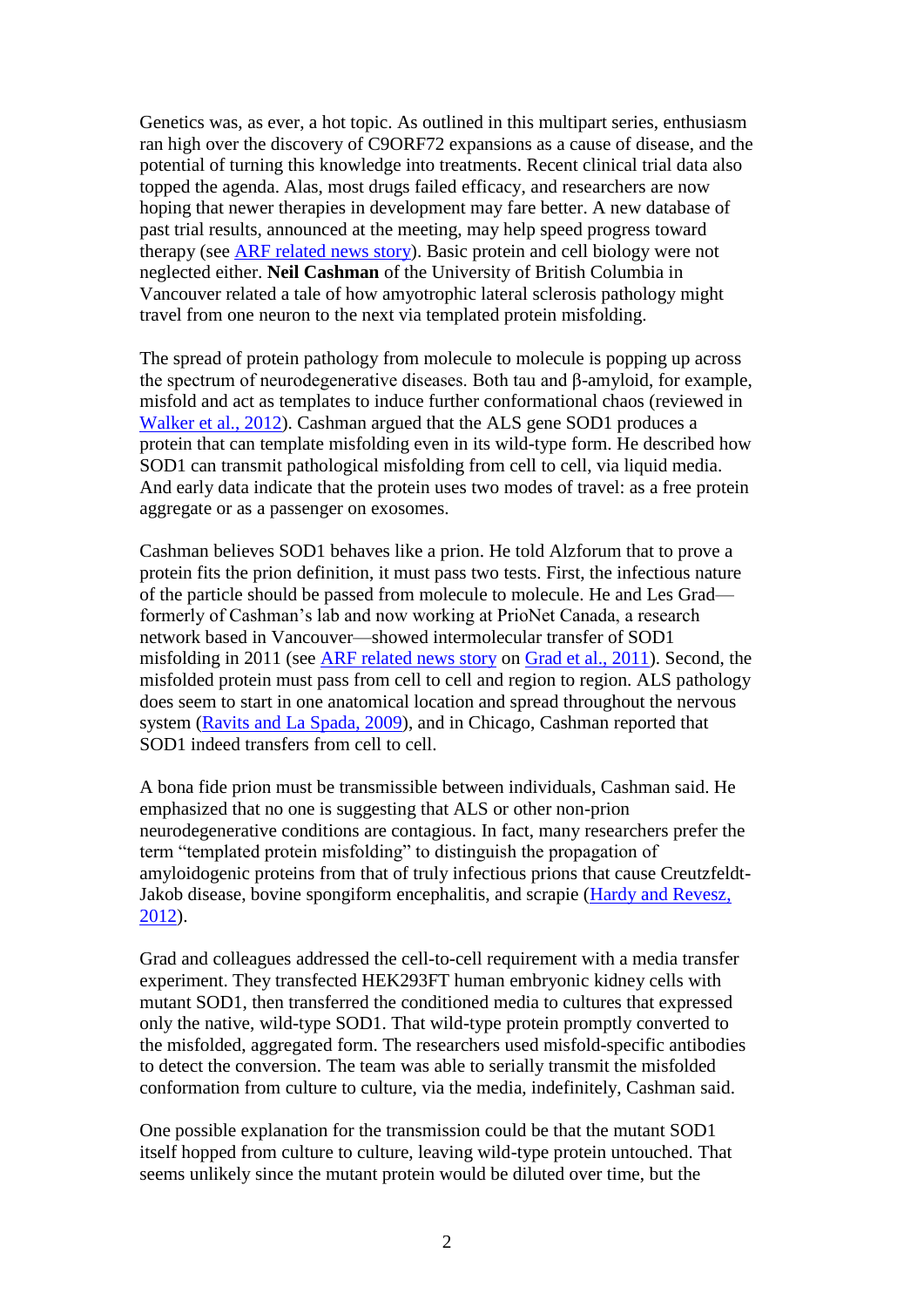researchers wanted to definitively prove that the wild-type protein transmitted the pathological shape. By silencing SOD1 expression in recipient cells with RNA interference, they showed that wild-type SOD1 was required as raw material for more misfolding.

The team still had to prove that malformed SOD1 itself, and not some other factor in the conditioned media, was responsible for misfolding in the recipient cells. They did so by incubating the media with antibodies to SOD1 to pull out the protein, which abolished the transmission of misfolding. "The transmissible particle must contain misfolded SOD1," Cashman told Alzforum. "There is really no other explanation than a prion-like mechanism."

Researchers have focused on ALS genes and mutations for a long time, but Cashman's presentation suggested it is now time to pay close attention to proteinbased disease mechanisms, even those concerning wild-type proteins, commented Hande Ozdinler of the Northwestern University Feinberg School of Medicine in Chicago, who was not involved in the study.

## **SOD1 Carriers**

How might the snarled SOD1 travel from one cell to the next? The team investigated this question in the mouse motor neuron NSC-34 cell line. Other work suggests that recipient cells can swallow mSOD1 aggregates via macropinocytosis, in which the cell engulfs some of the liquid around it [\(Münch](http://www.alzforum.org/pap/annotation.asp?powID=114166)  [et al., 2011\)](http://www.alzforum.org/pap/annotation.asp?powID=114166). The Cashman group examined how donor cells might release those aggregates, hypothesizing that the misfolded SOD1 inclusions escape dying cells. Collaborator Justin Yerbury of the University of Wollongong, Australia, observed via light microscopy that transiently transfected neurons, carrying either wild-type or mutant SOD1, released micron-sized aggregates as they expired.

While aggregates released by a dying cell could certainly infect neighbors, Cashman suspects that is not the main mechanism for the misfolding propagation, because ALS pathology seems to spread faster than neurons die. He looked for a mechanism that would explain transmission from living donor cells. Because prions have been shown to propagate via exosomes [\(Février et al., 2005\)](http://www.alzforum.org/pap/annotation.asp?powID=141305), Cashman collaborated with exosome expert Bradley Turner of the University of Melbourne, Australia, to see if SOD1 spreads the same way. On electron micrographs, Turner observed that misfolded SOD1 colocalized with exosome markers on small extracellular vesicles.

Cashman suspects misfolded SOD1 factors in more than familial ALS cases caused by SOD1 mutations. That is because the wild-type protein, too, can infect neighboring cells if it adopts the snarled conformation. In fact, Cashman and other researchers have observed misfolded, wild-type SOD1 aggregates in sporadic ALS (see [ARF related news story](http://www.alzforum.org/new/detail.asp?id=2590) on [Bosco et al., 2010\)](http://www.alzforum.org/pap/annotation.asp?powID=109800). What would cause normal SOD1 to fold in the absence of SOD1 mutations? In Chicago, Cashman presented evidence that the pathological mislocalization of ALS-linked proteins TDP-43 and FUS tips normal SOD1 toward the misfolded conformation (see photo below). SOD1 aggregates showed up in spinal cord tissue from people who died of ALS caused by mutant FUS or the C9ORF72 expansion, or from sporadic ALS linked to TDP-43 inclusions. Transfecting human neuroblastoma SH-SY5Y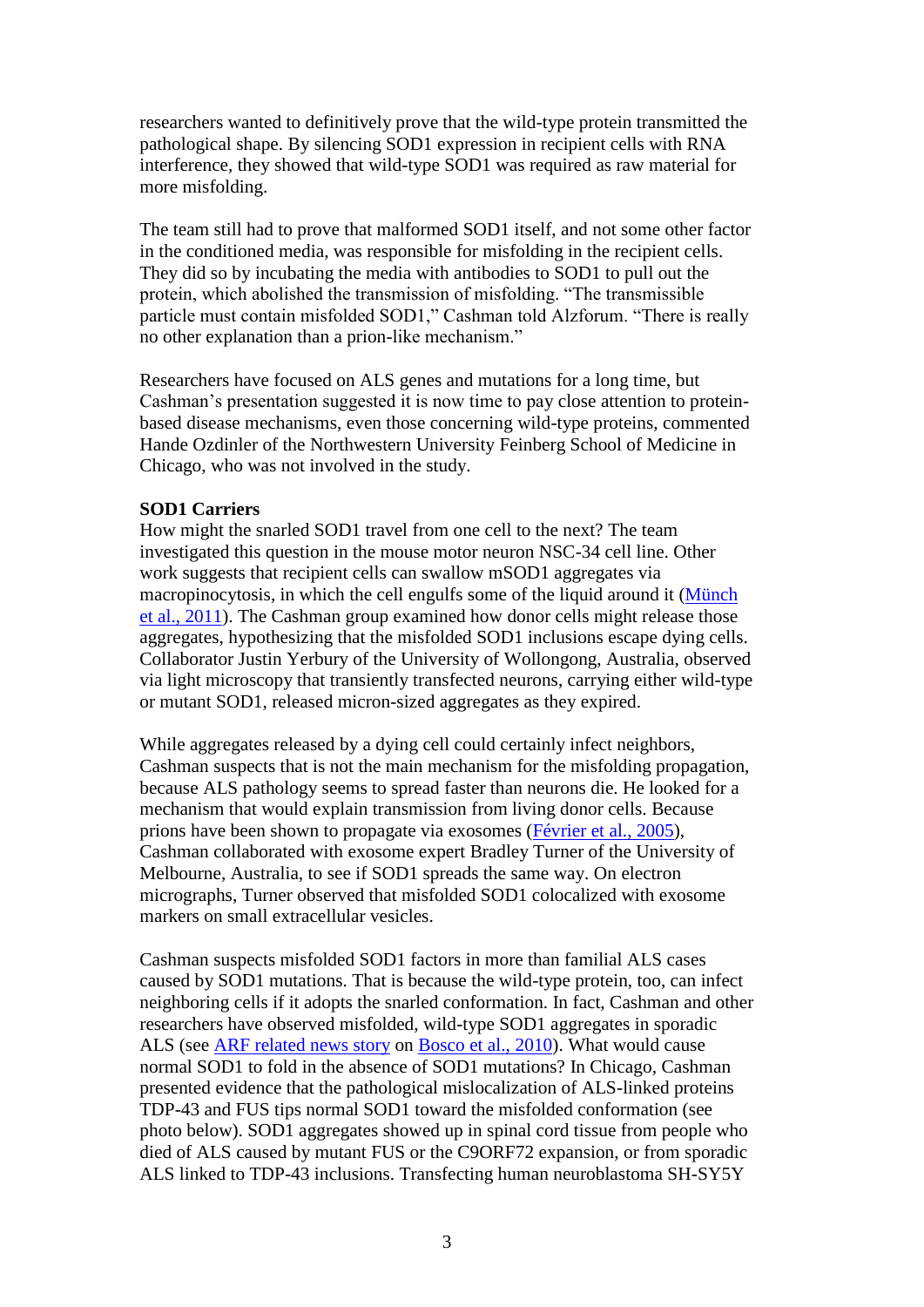cultures with mutant FUS, or mutant or wild-type TDP-43, has also produced SOD1 misfolding [\(Pokrishevsky et al., 2012\)](http://www.alzforum.org/pap/annotation.asp?powID=130755). The work suggests that TDP-43, FUS, SOD1, and other mutations do not fall into distinct boxes, but are all "players in the same game," Ozdinler said. The Cashman group has not worked out the pathway between FUS/TDP-43 and SOD1 misfolding, but it is likely indirect, because aggregated SOD1 did not colocalize with either.



The presence of mutant TDP-43 in mouse primary spinal cord neurons causes wild-type human SOD1 (green) to misfold. *Image courtesy of Edward Pokrishevsky, Neil Cashman, University of British Columbia*

"I think that SOD1 is the cause of most, if not all, types of ALS," Cashman proposed. "The propagated misfolding of SOD1 is the fundamental mechanism." If his model is correct, then blocking intercellular transfer could halt the spread of neurodegeneration. Biogen Idec of Cambridge, Massachusetts, plans therapeutic development of misfolded SOD1 antibodies generated in the labs of Cashman and Jean-Pierre Julien of Laval University in Québec City, Canada.

# **ALS [Clinical Trials:](http://www.alzforum.org/new/detail.asp?id=3365) New Hope After Phase 3 Setbacks**

Researchers, therapists, patients, and caretakers shared a common goal of finding a cure. "We look forward to hearing the word 'survivor,'" said **Wendy Abrams**, executive director of the Les Turner ALS Foundation in Skokie, Illinois, which hosted the symposium. Toward that end, early results from Phase 1 and 2 trials for several treatments offered a glimmer of hope, but more immediately, two large studies disappointed (see below).

Researchers also puzzled over one bit of good news for patients, namely that placebo controls are performing better than expected in trials. In the unsuccessful [Phase 2/3 study](http://www.clinicaltrials.gov/ct2/show/NCT00868166) for olesoxime (see [ARF related news story\)](http://www.alzforum.org/new/detail.asp?id=3000), presented by **Timothée Lenglet** of Pitié-Salpêtrière Hospital in Paris, France, placebo survival over 18 months approached 70 percent—compared to 50 percent over a median of 18 months in a 1996 study [\(Lacomblez et al., 1996\)](http://www.alzforum.org/pap/annotation.asp?powID=90619). In another trial, one-tenth of untreated controls showed no change on the ALS Functional Rating Scale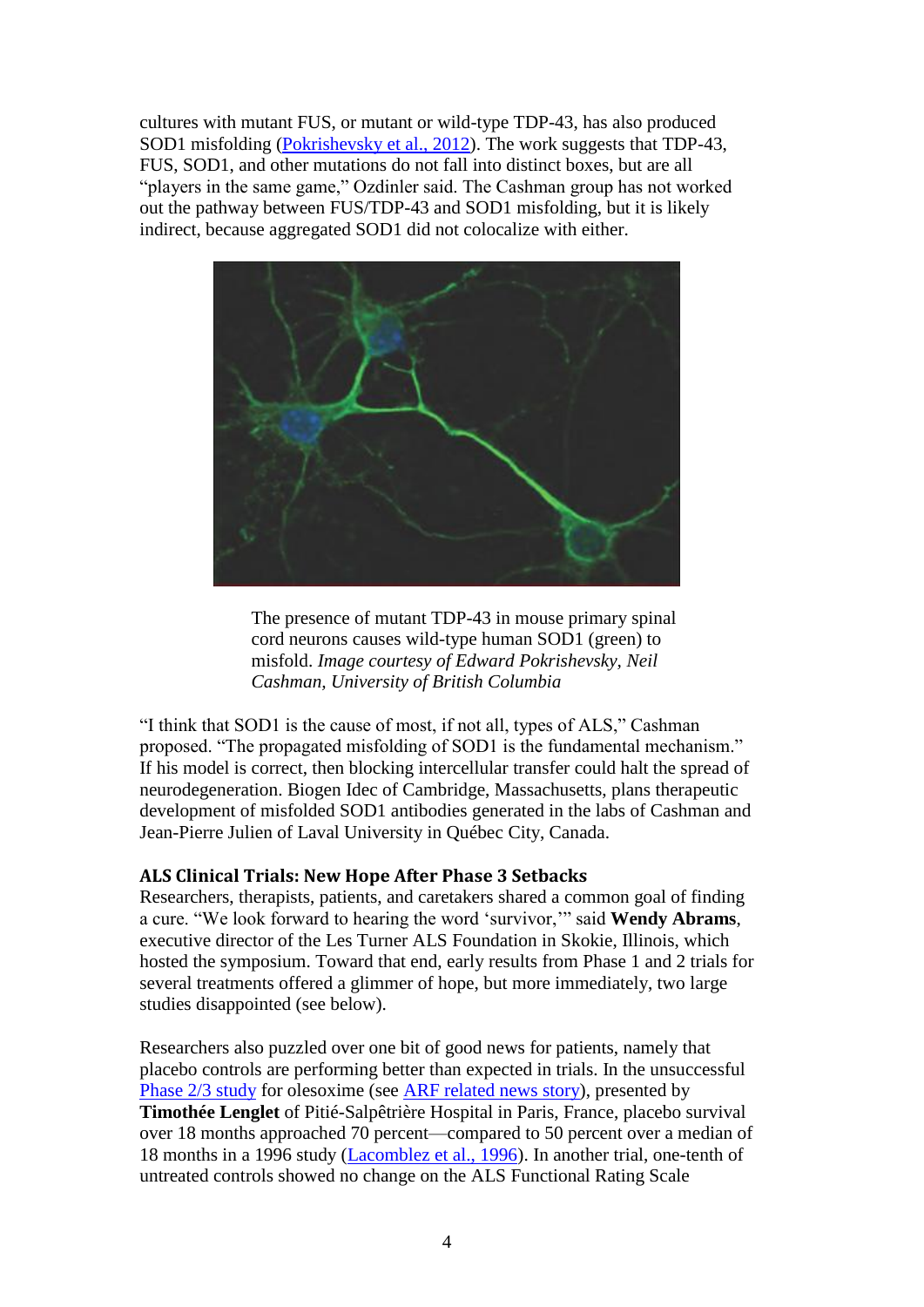(ALSFRS), a common trial outcome measure, over six months. Lenglet suggested this might be because their symptoms are being better managed nowadays. In addition, simple alterations to [diet](http://www.alzforum.org/new/detail.asp?id=3365) or activities might have a noticeable impact over time, suggested **Angela Genge** of the Montréal Neurological Institute and Hospital, Canada, in an interview with Alzforum. The findings echo a current trend in Alzheimer's trials, where placebo groups decline more gradually than has been seen in the past (see [ARF related news story\)](http://www.alzforum.org/new/detail.asp?id=1884).

The slower decline in patients is not just academic. Modern clinical care and increased survival may underlie the recent failures of trials for ceftriaxone and olesoxime, suggested Benjamin Brooks of the University of North Carolina School of Medicine, Charlotte, in an e-mail to Alzforum. Careful analysis may show that the disease trajectory researchers predict at the start of a trial is too steep, he suggested. "If that is true, then we are at a point where longer trial times are necessary, similar to the early days of [breast cancer treatment](http://www.alzforum.org/new/detail.asp?id=3365) in the past," Brooks wrote.

In addition, changing placebo numbers could affect the use of historical controls in trials. That practice was approved for the first time by the Food and Drug Administration in 2011 to amplify the power of an ALS trial for sodium chlorite, a mineral formulation also known as NP001. **Robert Miller** of the Forbes Norris MDA/ALS Research Center in San Francisco, California, who presented the trial results at the meeting (see below), hoped the use of historical controls would make recruitment easier. Since amyotrophic lateral [sclerosis](http://www.alzforum.org/new/detail.asp?id=3365) progresses quickly, some patients are reluctant to join a trial when they risk being assigned a placebo. Coupled with the rarity of ALS, this can make it difficult to fill a trial. By tapping old records for control data, researchers performing Phase 1 or 2 studies should be able to reduce the control populations they need, the theory goes, boosting participants' chances of receiving active drug and improving recruitment (see [ARF related news story\)](http://www.alzforum.org/new/detail.asp?id=2944).

Given the lengthening survival of control subjects, Genge considers use of historical controls a mistake. Historical data may not reflect the current state of ALS progression, Genge said. Miller agreed in an e-mail to Alzforum that people with ALS are living longer, but countered that rates of decline in the ALSFRS have remained steady [\(Miller et al., 2011\)](http://www.alzforum.org/pap/annotation.asp?powID=123524). He noted the historical approach has received support from the FDA as well as other scientists [\(Donofrio and Bedlack,](http://www.alzforum.org/pap/annotation.asp?powID=141491)  [2011\)](http://www.alzforum.org/pap/annotation.asp?powID=141491).

#### **Large Phase 3 Studies Fall Flat**

Long-term hopeful signs notwithstanding, ALS researchers in Chicago had to deal with two major setbacks immediately before them. They discussed disappointing results from two recent Phase 3 studies. In addition to the olesoxime report, **Merit Cudkowicz** described final results of a Phase 3 study of ceftriaxone. This drug upregulates the astrocyte excitatory amino acid transporter 2, which recycles synaptic glutamate to counteract excitotoxicity in ALS [\(Rao and Weiss, 2004\)](http://www.alzforum.org/pap/annotation.asp?powID=33554). This [trial](http://www.clinicaltrials.gov/ct2/show/NCT00349622) used an [adaptive](http://www.alzforum.org/new/detail.asp?id=3365) design, meant to move seamlessly from Phase 1 through 3 as long as the data indicated it should continue (see [ARF related news](http://www.alzforum.org/new/detail.asp?id=2944)  [story\)](http://www.alzforum.org/new/detail.asp?id=2944). The study had reached Phase 3, with 513 subjects enrolled, when the organizers at the Northeast ALS Consortium in Charlestown, Massachusetts,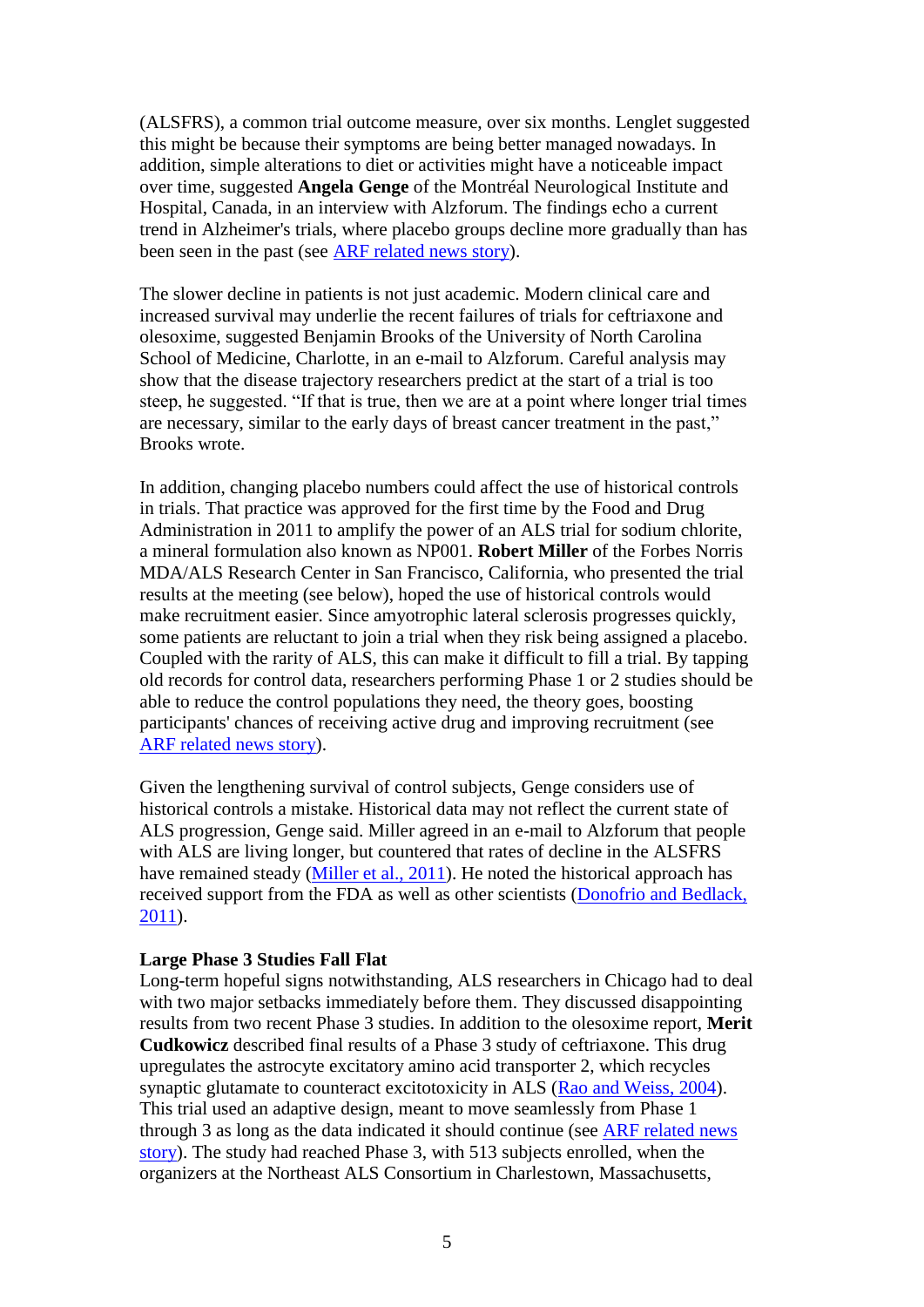decided to call it quits because it did not look as if the drug was working. There was no improvement in survival, ALSFRS score, or lung capacity, Cudkowicz reported.

Since the ALS/MND meeting, Biogen Idec of Weston, Massachusetts, announced on 3 January 2013 that dexpramipexole, a mitochondrial modulator similar to olesoxime, also failed to meet its endpoints in a [Phase 3 study.](http://www.clinicaltrials.gov/ct2/show/NCT01281189) The company released top-line results showing that none of the outcome measures—primary and secondary endpoints and subgroup analyses—of the 943-patient trial in 11 countries showed efficacy (see [press release\)](http://www.biogenidec.com/PRESS_RELEASE_DETAILS.aspx?ID=5981&ReqId=1770780). The news was particularly disappointing because the trial was well designed and Phase 2 results seemed promising, said **Steven Perrin** of the ALS Therapy Development Institute in Cambridge, Massachusetts, who was not involved in the study. Phase 2 results indicated that dexpramipexole slowed decline on the ALSFRS by 31 percent (see [ARF related news story](http://www.alzforum.org/new/detail.asp?id=2973) and [Cudkowicz et al., 2011\)](http://www.alzforum.org/pap/annotation.asp?powID=125650). Perrin noted that the ceftriaxone trial also had encouraging Phase 2 data. The lesson here, he said, is that Phase 2 studies should enroll more than 100 patients in order to give clear results that can support a go or no-go decision on a Phase 3 trial.

#### **Phase 2 Trials Offer Hope for Treating Disease, Symptoms**

NP001, as Miller described, presented encouraging Phase 2 results that reached statistical significance once he added the historical data. The rationale for using this drug is based on the link between ALS and neuroinflammation (see ARF [related news story;](http://www.alzforum.org/new/detail.asp?id=2297) [ARF news story;](http://www.alzforum.org/new/detail.asp?id=2239) [ARF news story\)](http://www.alzforum.org/new/detail.asp?id=1936), which suggests that dampening the immune response could slow disease. NP001 has been reported to reorient toxic inflammatory macrophages that invade the central nervous system into normal, protective ones [\(Zhang et al., 2005\)](http://www.alzforum.org/pap/annotation.asp?powID=42511). The [12-month, multisite study](http://www.clinicaltrials.gov/ct2/show/NCT01281631) of 136 participants with early-stage ALS, sponsored by Neuraltus Pharmaceuticals, Inc., of Palo Alto, California, wound down two months ago. In Chicago, Miller shared data from the first six months.

In a double-blind trial, patients were randomly assigned to groups that received placebo, or 1 or 2 milligrams of NP001 per kilogram of body weight. They received intravenous infusions in short series: five days in a row for initial treatment, followed by three days in a row once a month for five months thereafter. This treatment was safe and well tolerated, said Miller, though the drug caused pain at the infusion site. This was a concern, as it may have unblinded some participants.

The researchers tracked rate of decline on the ALSFRS compared to a person's rate of decline before starting treatment. Those on the higher dose of NP001 deteriorated 13 percent more slowly than did controls. This was not statistically significant, Miller said. Looking at the data a different way, and adding in historical controls, Miller found that the drug crossed the significance threshold for some patients. While 27 and 19 percent of those on the high- and low-dose treatment, respectively, remained stable during the trial, 11 percent of those in the placebo group retained baseline function.

Neuraltus plans to start a Phase 3 study this year. Despite the experimental nature of NP001, some people with ALS have started taking sodium chlorite outside the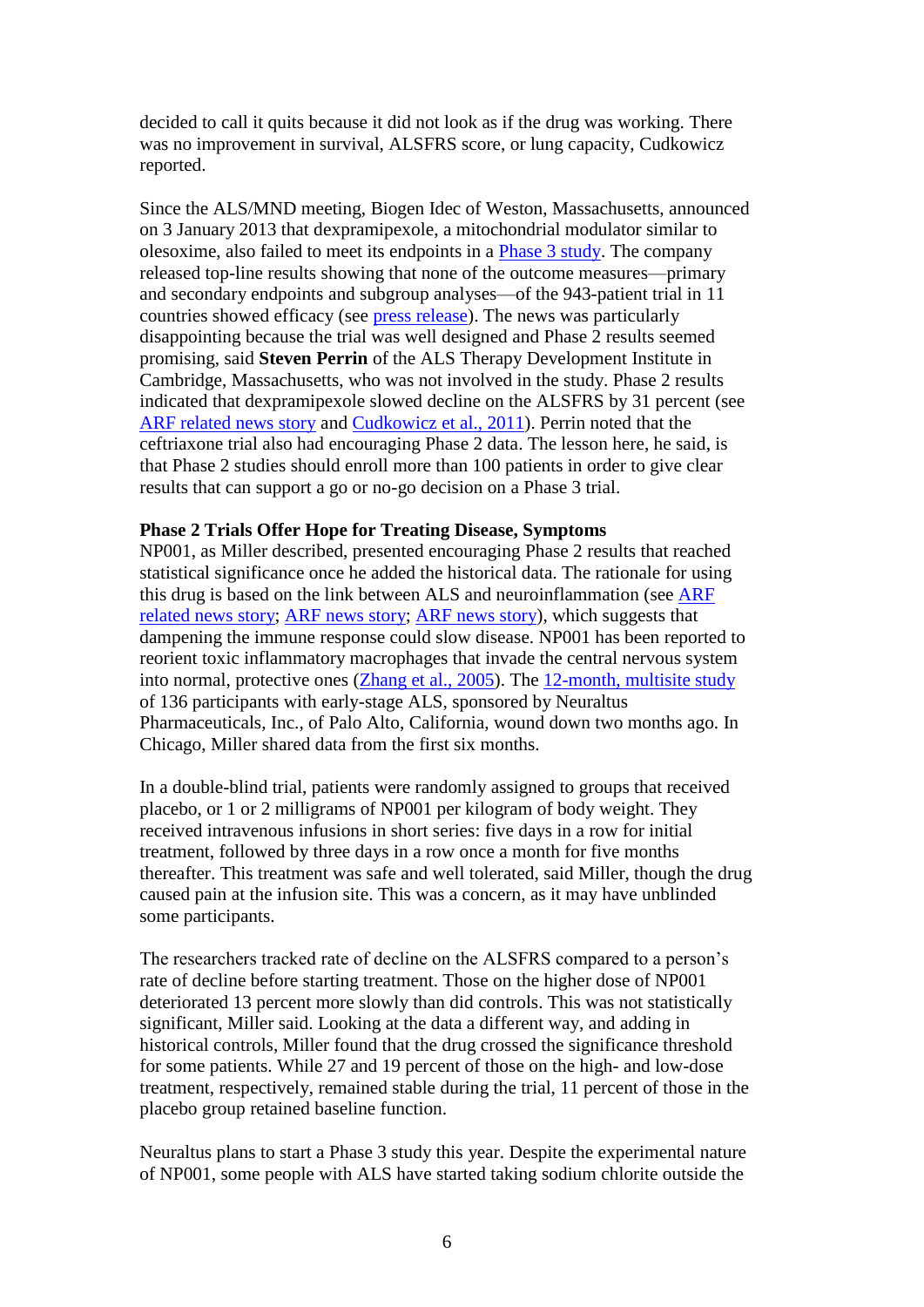trial (see [Wall Street Journal article\)](http://online.wsj.com/article/SB10001424052702304818404577345953943484054.html). Physicians do not recommend this. Miller noted that swallowing the medication would not work; it must be injected to be absorbed properly.

Scientists are considering other immunomodulators besides NP001. In Chicago, Perrin discussed his hopes for Gilenya®, the trade name for fingolimod. Made by Novartis, this fungal derivative locks up T cells in the lymph nodes and prevents them from circulating. Already approved for multiple sclerosis, Gilenya increases survival in ALS mice by a week—a meaningful amount given the severity of the model, Perrin said. ALS-TDI has been planning a Phase 2a safety trial since early 2012 (see [ARF related news story\)](http://www.alzforum.org/new/detail.asp?id=3065). Filing paperwork with the FDA took longer than planned, Perrin told Alzforum, but he expects to hear back from the FDA later in January and to enroll patients before April. **Neil Cashman** of the University of British Columbia in Vancouver, who attended the Chicago meeting, told Alzforum he was excited about the Gilenya studies because the role of the immune system in ALS has spent a long time on the back burner. "Finally, this orphan hypothesis is getting some play," he said.

Although the immune-system drugs aim to extend survival, that is not the only outcome people with ALS are seeking, noted Genge in a satellite session on clinical trial design. They also want to maintain muscle strength and function. **Jeremy Shefner** of the State University of New York Upstate Medical University in Syracuse reported on a drug aiming to amp up muscle power. Tirasemtiv has been through three Phase 2a studies so far, each asking a specific question as researchers fine-tuned the dosage. Developed by Cytokinetics, Inc., of South San Francisco, tirasemtiv, aka CK-2017357, was designed to counter the effects of muscle atrophy that occurs as input from damaged motor neurons wanes. It works by tightening the interaction between troponin and its inhibitor, calcium; the ion keeps the contraction-blocking troponin away from actin and myosin fibers [\(Russell et al., 2012\)](http://www.alzforum.org/pap/annotation.asp?powID=128826).

Three Phase 2a studies, examining a single dose, daily doses, or escalating doses, indicated that tirasemtiv enhanced muscle strength and endurance. Although it caused dizziness when people started taking the medication, that went away with time and the medicine was generally well tolerated (see [ARF related news story](http://www.alzforum.org/new/detail.asp?id=3078) and [Shefner et al., 2012\)](http://www.alzforum.org/pap/annotation.asp?powID=141492). At the symposium, Shefner focused on the second trial. In addition to testing three doses of tirasemtiv, that trial examined interactions between the muscle enhancer and riluzole, the only FDA-approved drug for ALS. Riluzole is metabolized by cytochrome P450 1A2, but tirasemtiv inhibits that breakdown pathway, leaving researchers concerned that the new treatment would raise concentrations of riluzole.

Shefner described that, of the 49 people with ALS who participated in the [Phase](http://www.clinicaltrials.gov/ct2/show/NCT01378676)  [2a study,](http://www.clinicaltrials.gov/ct2/show/NCT01378676) 24 did not use riluzole while the others took 50 milligrams daily—half the normal dose. The goal was to achieve the appropriate plasma level of riluzole despite blocking its metabolism. Each subject group was then split into those who received tirasemtiv or a placebo for two weeks. Patients on the drug received escalating doses, starting at 250 mg daily and going up to 500 mg a day. All doubled riluzole levels in plasma. Shefner concluded that their approach, halving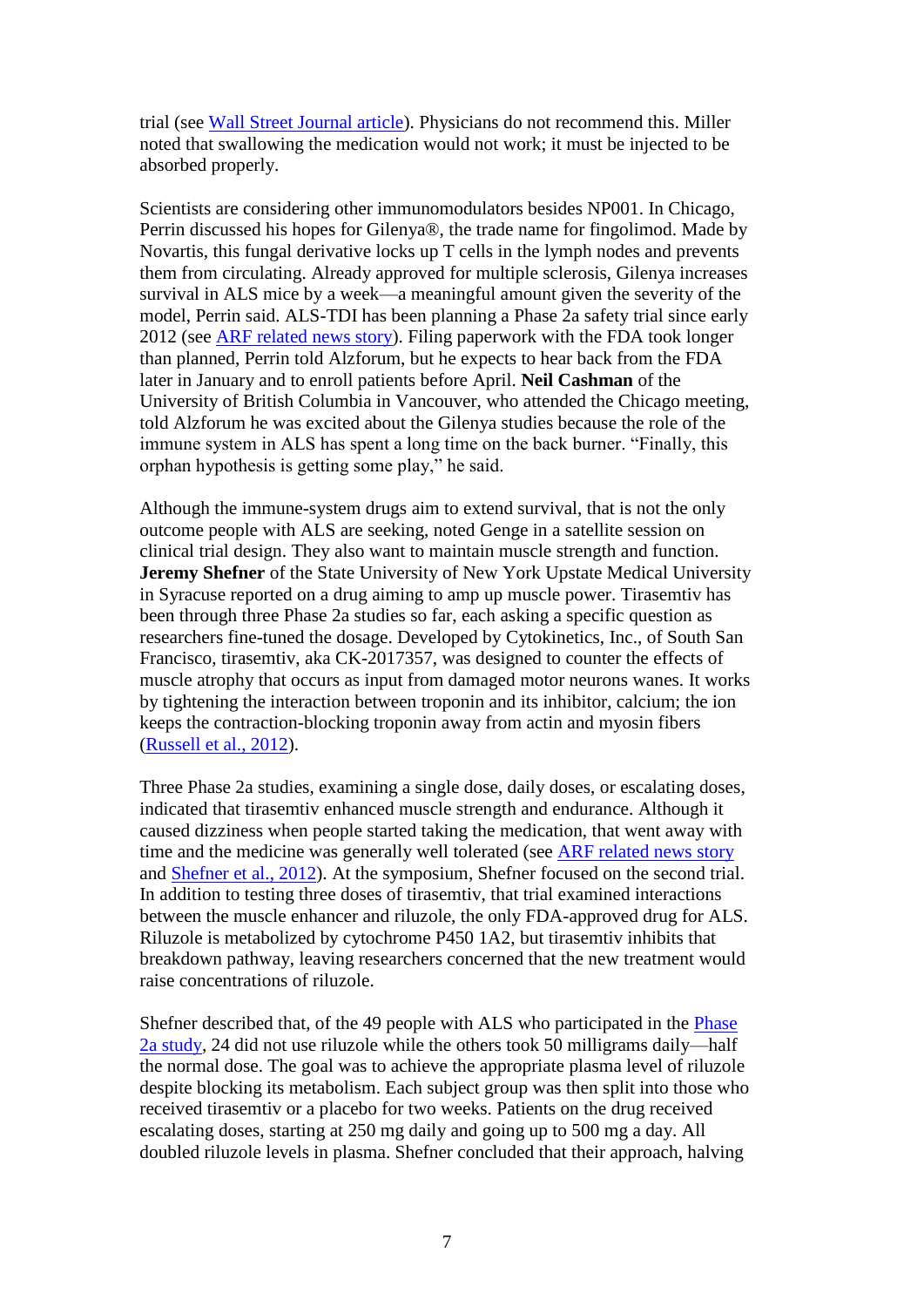the riluzole, worked to maintain the desired concentration for people taking tirasemtiv.

Shefner told Alzforum in an e-mail that tirasemtiv development progresses apace. A multicenter [Phase 2b trial](http://www.clinicaltrials.gov/ct2/show/NCT01709149) now underway will enroll approximately 400 people, half to receive placebo and half to receive tirasemtiv for three months. People who are on riluzole at the start of the trial will take the reduced dose during the study.

#### **Phase 1 Candidates Prove Safe**

On separate drugs, two Phase 1 studies offered safety results. **Tim Miller** of Washington University in St. Louis, Missouri, reported work from Isis Pharmaceuticals, Inc., of Carlsbad, California. Isis is developing an antisense oligonucleotide therapy to dampen expression of the mutant superoxide dismutase 1, which is responsible for 13 percent of familial ALS cases, Miller said.

A [multisite trial](http://www.clinicaltrials.gov/ct2/show/NCT01041222) of ISIS 333611 took place in four stages. Each included two people on placebo, plus six receiving the oligonucleotide via intrathecal infusion. The researchers started with a dose of 0.15 milligrams and raised it with each stage, to 0.5, 1.5, and 3 mg. The infusion was safe and tolerable; in fact, some subjects returned to complete two or even three stages of the study. Most adverse events were related to the intrathecal delivery; the worst were headaches from leaking cerebrospinal fluid, suffered by one-third of participants. Researchers are now redesigning the oligonucleotide to make it more potent and safer, Miller said.

**Jonathan Glass** of Emory University in Atlanta described the latest findings from a [stem cell trial.](http://www.clinicaltrials.gov/ct2/show/NCT01348451) Glass reported on three new patients who have been treated, adding to the 12 previously described [\(Riley et al., 2012;](http://www.alzforum.org/pap/annotation.asp?powID=131883) see also [ARF related](http://www.alzforum.org/new/detail.asp?id=2759)  [news story\)](http://www.alzforum.org/new/detail.asp?id=2759). Surgeons injected spinal cords of the recipients with half a million or more neural stem cells, derived from fetal spinal cord by Neuralstem Inc., in Rockville, Maryland. Previously, the team injected cells into the lumbar region; in Chicago, Glass reported on some of the most recent patients who received cervical injections.

In this Phase 1 trial, the treatment appeared safe. Since the surgeries began in 2010, six patients have died—five from ALS and one from heart problems. The deaths were unrelated to the treatment, Glass said. Autopsies revealed that the stem cell injection sites had healed, and donor DNA was found in the autopsied spinal cords, Glass reported.

Most patients in Neuralstem's trial continued their downward trajectory, but there was one exception. Glass reported on a patient "who needed a walker and a cane before surgery, and was dancing with his wife at a wedding after it" (see [article](http://www.crainsdetroit.com/article/20121130/BLOG007/121139991/als-patient-is-living-his-second-miracle) in Crain's Detroit Business). The researchers do not understand why this man improved so much, and his result is a topic of intense discussion, Glass said. The team is awaiting FDA approval to double the number of stem cells implanted. Genge expressed doubt about stem cell therapies, suggesting that any benefit might have resulted from the immunosuppressant drugs the participants received, that is, their ability to quell neuroinflammatory pathology.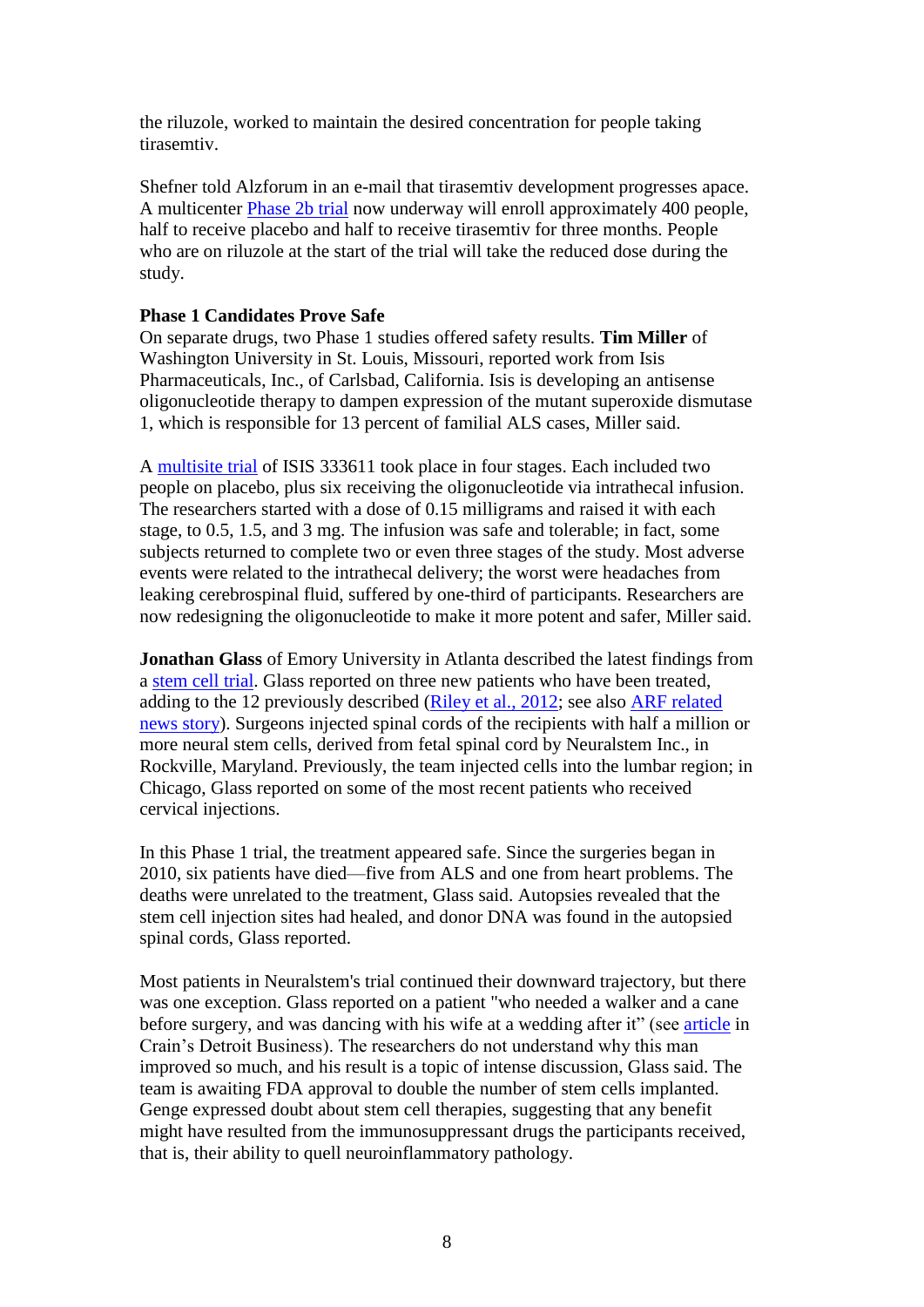For its part, preclinical research offers reason to hope neural stem cell transplants could eventually work (see [Teng et al., 2012\)](http://www.alzforum.org/pap/annotation.asp?powID=141109). Researchers led by joint first authors Yang Teng of Brigham and Women's Hospital, and Susanna Benn of Massachusetts General Hospital, both in Boston, meta-analyzed data from 11 independent, double-blinded experiments. In each, researchers implanted neural stem cells from the same cell bank into mice expressing mutant human superoxide dismutase 1. The transplanted cells slowed disease onset and progression, and prolonged survival, concluded the researchers. The work was supervised by senior authors Robert Brown of the University of Massachusetts Medical School in Worcester; Evan Snyder of the Sanford-Burnham Medical Research Institute in La Jolla, California; and Yang Teng. More stem cells yielded longer survival. Some animals passed the one-year mark—a significant effect in an animal model that lives but a few months. The implants did not replace degenerating neurons, but supported endogenous ones by making trophic factors and stifling inflammation, suggested the authors. Stem cells were particularly effective when they settled across a broad area, or in regions that control survival functions such as breathing.

Overall, scientists in Chicago were optimistic about future ALS trials. "Some may look at recent failures and be discouraged," wrote Richard Bedlack of the Duke ALS Clinic in Durham, North Carolina, in an e-mail to Alzforum. Thanks to advances in genetics and biomarkers, and a list of potential target pathways, "I think this is a time of unprecedented hope and excitement in ALS research" (see full comment, below).

"People's expectations have to be reasonable," added Genge. If any of the current crop of experimental drugs manages to extend life by even a year, then that would indicate which pathways are worthy targets for further drug development, she noted. And if more than one adds even months to survival, then researchers can start building cocktails to look for additive effects.

#### **Devilish Duo: Two Mutations Add Up to Familial ALS**

As if the genetic basis for amyotrophic lateral sclerosis was not complicated enough, attendees at the symposium heard another [wrinkle](http://www.alzforum.org/new/detail.asp?id=3370) to the story. Michael van Es, of the University Medical Center in Utrecht, the Netherlands, proposed that in certain familial cases, not one but two major ALS risk genes contribute to disease. After screening families for known mutations, Van Es and his colleagues discovered far more double mutants than they would expect by chance alone. Mutations in one gene, a second, or both might explain why carriers in the same family often present with different phenotypes, or escape disease altogether, suggested van Es. The mechanism behind the dual-gene pathology remains unclear, and some scientists even doubt that mutant pairs work together.

Geneticists have typically explained the variable age at onset, speed of progression, and symptoms of people with the same ALS mutation by hypothesizing that other factors in their genomes, perhaps many variants, influence the disease. The Utrecht group's "oligogenic" hypothesis is not that. It blames ALS phenotypes on two genetic co-stars, instead of one headliner and a supporting cast of bit players [\(Van Blitterswijk et al., 2012\)](http://www.alzforum.org/pap/annotation.asp?powID=141601).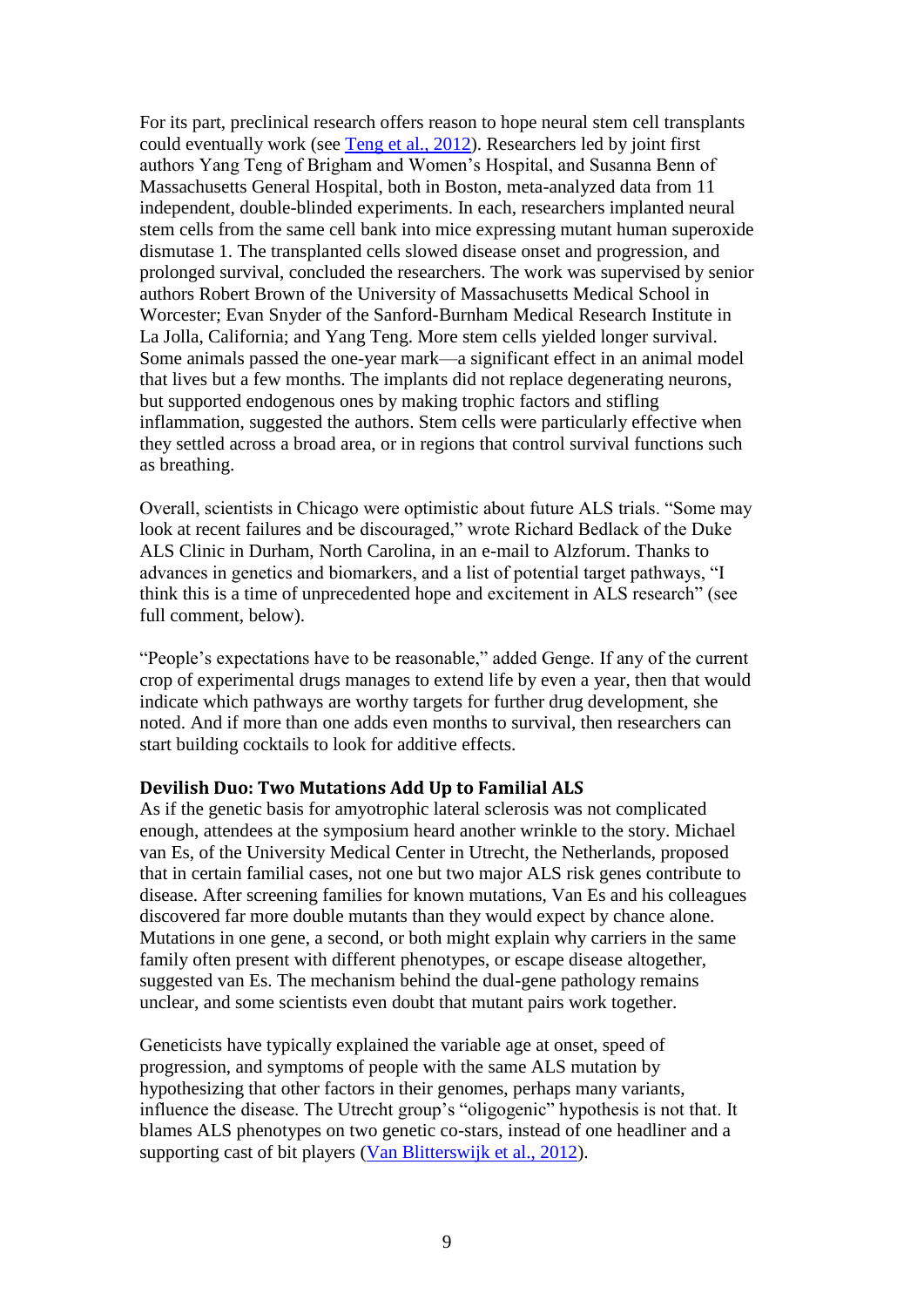Van Es' colleague Marka van Blitterswijk headed the study before moving to Rosa Rademakers' lab at the Mayo Clinic in Jacksonville, Florida. In an interview with Alzforum, she said the geneticists happened upon people carrying two ALS risk alleles when they set out to perform exome and whole genome sequencing. They checked their [samples](http://www.alzforum.org/new/detail.asp?id=3370) for known ALS mutations first, and discovered that five of their 97 families carried pairs of mutations. The angiogenin variant K17I showed up with FUS-R521C or TARDBP-N352S, a variant of the TDP-43 gene. C9ORF72 expansions paired with TARDBP-N352S, SOD1-D90A, or FUS-Q210H. In a further study published last month, Van Blitterswijk reported on a C9ORF72 expansion/VAPB-V234I duo [\(Van Blitterswijk et al., 2012\)](http://www.alzforum.org/pap/annotation.asp?powID=141602).

In healthy control genomes, variants of known ALS genes only appeared in 0.5 percent of samples, and never more than one in a given person. The researchers calculated that the frequency of double mutations in families with ALS was well above the rate that should occur by chance.

However, the oligogenic interpretation is complicated by the fact that not all of the implicated variants are confirmed as pathogenic mutations. For example, FUS-Q210H and angiogenin-K17I also occurred individually in control subjects. Thus, they might not be causative mutations, but could still represent risk factors or disease modifiers, Van Blitterswijk suggested in an e-mail to Alzforum. Researchers debate the role of angiogenin as an ALS risk factor (see [ARF related](http://www.alzforum.org/new/detail.asp?id=1345)  [news story](http://www.alzforum.org/new/detail.asp?id=1345) on [Greenway et al., 2006;](http://www.alzforum.org/pap/annotation.asp?powID=54955) [Corrado et al., 2007;](http://www.alzforum.org/pap/annotation.asp?powID=134652) [Kirby et al., 2012\)](http://www.alzforum.org/pap/annotation.asp?powID=141606), but several of the other mutations crop up in previously reported ALS cases. This includes FUS-R521C [\(Sproviero et al., 2011\)](http://www.alzforum.org/pap/annotation.asp?powID=124187) and TARDBP-N352S, which was fairly common among Van Blitterswijk's pedigrees [\(Kühnlein et al., 2008;](http://www.alzforum.org/pap/annotation.asp?powID=141603) [Kamada et al., 2009\)](http://www.alzforum.org/pap/annotation.asp?powID=104402). C9ORF72 expansions, recently discovered to be a longsought risk factor, are prevalent in cases as well (see [ARF related news story](http://www.alzforum.org/new/detail.asp?id=2906) on [Renton et al., 2011,](http://www.alzforum.org/pap/annotation.asp?powID=122579) and [Dejesus-Hernandez et al., 2011\)](http://www.alzforum.org/pap/annotation.asp?powID=122580). And SOD1-D90A is among the most frequent disease-causing SOD1 mutations globally [\(Rabe et al.,](http://www.alzforum.org/pap/annotation.asp?powID=100806)  [2010;](http://www.alzforum.org/pap/annotation.asp?powID=100806) [Giannini et al., 2010;](http://www.alzforum.org/pap/annotation.asp?powID=141604) [Eisen et al., 2008\)](http://www.alzforum.org/pap/annotation.asp?powID=79014).

Other researchers have also reported cases with double mutations [\(Luigetti et al.,](http://www.alzforum.org/pap/annotation.asp?powID=117942)  [2011;](http://www.alzforum.org/pap/annotation.asp?powID=117942) [Chiò et al., 2012;](http://www.alzforum.org/pap/annotation.asp?powID=131685) [Lattante et al., 2012;](http://www.alzforum.org/pap/annotation.asp?powID=141605) [Millecamps et al., 2010\)](http://www.alzforum.org/pap/annotation.asp?powID=104283). Van Es said he is unsure how common pathogenic mutation pairs are overall. He hypothesized that the additive effects of two genetic risk alleles cause full-blown ALS in some families, while a single mutant allele may lead to different ALS or FTLD phenotypes, which may manifest as later onset of disease or slower progression. "It is more the sum of mutations that determines what the phenotype looks like, rather than individual mutations causing different phenotypes," Van Es said. Importantly, that does not mean all inherited ALS cases result from a genetic double whammy, just that it is possible in some families, Van Blitterswijk noted.

Van Blitterswijk has taken the work a step further in her new position. Rademakers' group studies frontotemporal dementia (FTD), which shares several genes and features with ALS. As outlined in a poster at the Chicago symposium, Van Blitterswijk examined DNA from people with known mutations in ALS and FTD genes, such as tau and progranulin, for the presence of the newly discovered C9ORF72 expansion. Again, she observed an unexpectedly high rate of double mutants—out of 218 families, three had a C9ORF72 expansion plus progranulin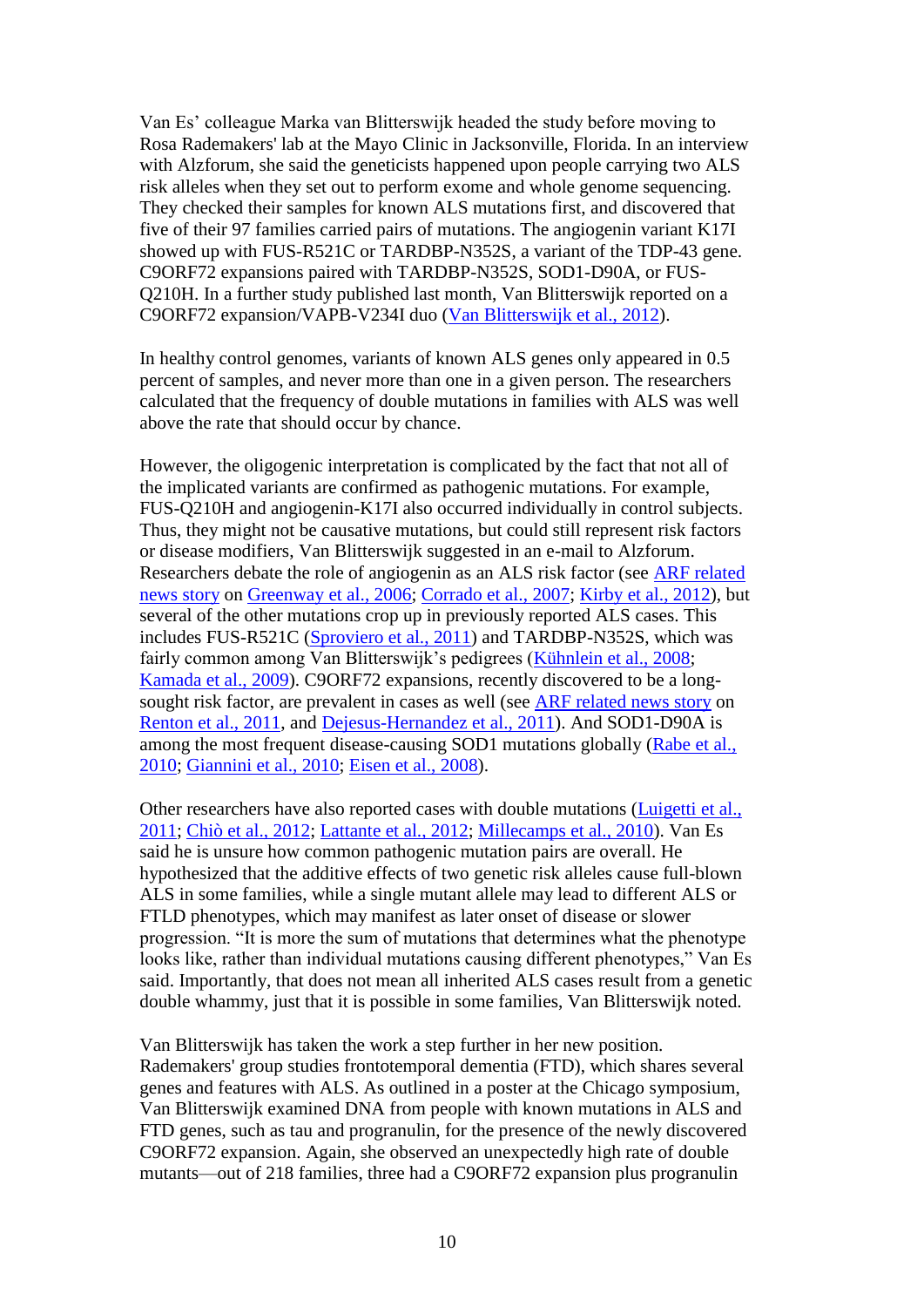variants, and one had the C9ORF72 variant plus a tau mutation. The progranulin mutations included two frameshifts and an R493X substitution; the tau was P301L. All of these are linked to FTD beyond a doubt, Van Blitterswijk wrote [\(Huey et al., 2006;](http://www.alzforum.org/pap/annotation.asp?powID=59056) [Spina et al., 2007;](http://www.alzforum.org/pap/annotation.asp?powID=62315) [Pickering-Brown et al., 2008;](http://www.alzforum.org/pap/annotation.asp?powID=104540) [Nasreddine et](http://www.alzforum.org/pap/annotation.asp?powID=7005)  [al., 1999\)](http://www.alzforum.org/pap/annotation.asp?powID=7005). "This confirms the oligogenic pathogenesis and shows that it is not just specific for ALS; it can be detected in FTD patients as well," Van Blitterswijk said.

Reaction from scientists has been mixed. Not all have embraced the hypothesis. Rademakers told Alzforum that she was initially skeptical, but now that she has seen how frequently mutations co-occur, she agrees that the pairs constitute a real phenomenon.

Guy Rouleau, of McGill University in Montréal, Canada, sees it differently. He argued that one of the two mutations is not a pathogenic mutation, but simply a benign variant. Just because the polymorphisms are present does not mean they contribute to disease, he told Alzforum, noting that every person's genome is littered with variants that do not cause problems.

The presence of two mutations in so many ALS and FTD families has major implications for both researchers and the families, the presenters said. Scientists often eliminate carriers of known genes from new genetic analyses, but that would be a mistake if those carriers have more important mutations lurking in their genomes that researchers want to find. "I would advise we include [samples with known mutations] in any future screening to find evidence for double mutations," Van Es said at the meeting.

Double mutations will complicate genetic counseling and risk prediction for families that harbor risk alleles. "I really do not know how we are going to work around this in clinical practice," Van Es told Alzforum. "We do not know what to tell them anymore." Already, Van Blitterswijk said she knows of one family that was seeing a genetic counselor, thinking they had only the angiogenin K17I variant to contend with [\(Van Es et al., 2009\)](http://www.alzforum.org/pap/annotation.asp?powID=121257). Further testing showed that they also carried the TARDBP-N352S mutation.

### **Dynamic Repeats: C9ORF72 Expands and Shrinks in ALS**

For years, scientists hunted for the mutation on chromosome 9 that causes amyotrophic lateral [sclerosis,](http://www.alzforum.org/new/detail.asp?id=3373) and the subsequent discovery of the mysterious C9ORF72 was hardly the end of the challenge. At the symposium, researchers discussed having to contend with a nucleotide expansion that varies in size not only from one person to the next, but also between tissues within the same person. Presented by **Mariely Dejesus-Hernandez** of the Mayo Clinic in Jacksonville, Florida, this finding could complicate diagnosis and some cellular disease models. Those based on lymphocytes, for example, may not exhibit the full extent of the mutation in the nervous system. This phenomenon is a familiar theme in repeat disorders, commented **John Wilson** of Baylor [College of](http://www.alzforum.org/new/detail.asp?id=3373) Medicine in Houston, Texas; for example, variable repeat size also occur in myotonic dystrophy type 1 and Fragile X syndrome.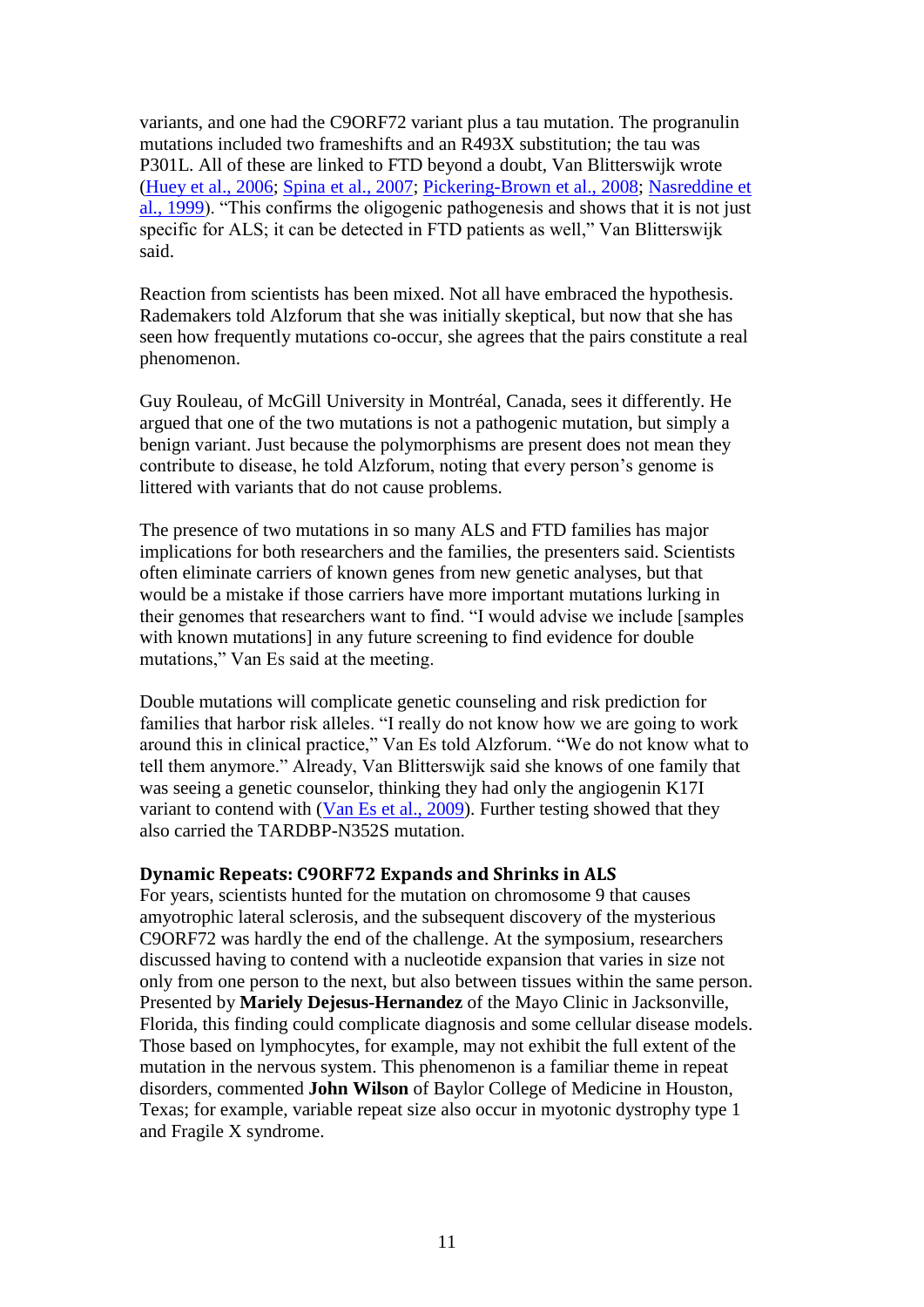Healthy people tote up to 30 hexanucleotide repeats in C9ORF72. People with ALS or frontotemporal [dementia](http://www.alzforum.org/new/detail.asp?id=3373) typically have hundreds or thousands. Since its discovery in 2011 (see [ARF related news story](http://www.alzforum.org/new/detail.asp?id=2906) on [Renton et al., 2011,](http://www.alzforum.org/pap/annotation.asp?powID=122579) and [Dejesus-Hernandez et al., 2011\)](http://www.alzforum.org/pap/annotation.asp?powID=122580), there have been hints of different repeat lengths in different tissues in the same person (see [ARF related news story\)](http://www.alzforum.org/new/detail.asp?id=3189). In Chicago, Dejesus-Hernandez described data from three people who came to autopsy. Two had died of classical ALS, and one had frontotemporal lobar degeneration and lower motor neuron disease. She examined DNA from blood, spleen, heart, muscle, liver, spinal cord, and brain tissue, the last including the frontal, temporal, parietal, and occipital cortices as well as the cerebellum. Within one person, the size of C9ORF72 repeat ranged from as little as three kilobases to 10 Kb. The person with mixed brain and spinal disease had 80-100 C9ORF72 repeats in the blood, and more than 1,000 in the cerebellum.

Even within individual tissues, there is mosaicism. Southern blots for C9ORF72 revealed smudges and smears rather than the crisp bands that would indicate a gene of fixed size. The central nervous system tends to have the longest repeats. The same is true in other repeat disorders, Wilson said. **Johnathan Cooper-Knock** of [the University of](http://www.alzforum.org/new/detail.asp?id=3373) Sheffield in the U.K. told Alzforum he has seen a similar pattern in his own C9ORF72 studies. In approximately one in 15 patients, he said, the repeat length in blood cells comes out 10-fold smaller than in brain.

"That is going to hugely complicate things, because we tend to [rely on] drawn blood [for many analyses]," commented **Michael van Es** of the University Medical Center Utrecht in the Netherlands. He called the finding "intriguing and horrible at the same time." **Rosa Rademakers**, in whose laboratory Dejesus-Hernandez works, speculated that scientists and clinicians could miss people with C9ORF72 expansions if their blood does not reflect the lengthy repeats in the nervous system. Emphasizing that no evidence yet exists for this kind of false negative test result, Rademakers told Alzforum that it would be hard to determine if such a misdiagnosis occurred, since that would require brain biopsies. Nevertheless, missing people with C9ORF72 expansions in the brain would not only confuse genetic diagnosis in the clinic. It could also confound studies that attempt to characterize the symptoms of C9ORF72-based disease, and/or that correlate phenotype with repeat length. Cooper-Knock recommended that scientists making patient-based cell models not use blood cells from people who have only a hundred or so repeats in their blood, because that does not guarantee a sufficient number of repeats in the brain to cause pathology.

C9ORF72 is hardly the first repeat disorder to show this kind of instability, noted Wilson and **Tom Cooper**, also at the Baylor College of Medicine. In myotonic dystrophy type 1, which is due to a repeat expansion in dystrophia myotonicaprotein kinase 1 (DMPK1), repeat shrinkage and expansion both occur in cell culture experiments, Wilson said. In animals the repeats tend toward growth. In the case of C9ORF72, Rademakers said it is unknown if people start out with one shortish repeat that grows over time, or if contraction occurs as well.

**John Hardy** of University College London, U.K., commented in an e-mail to Alzforum that if people with C9ORF72 expansions have different lengths in different tissues, that might explain why they have different disease phenotypes.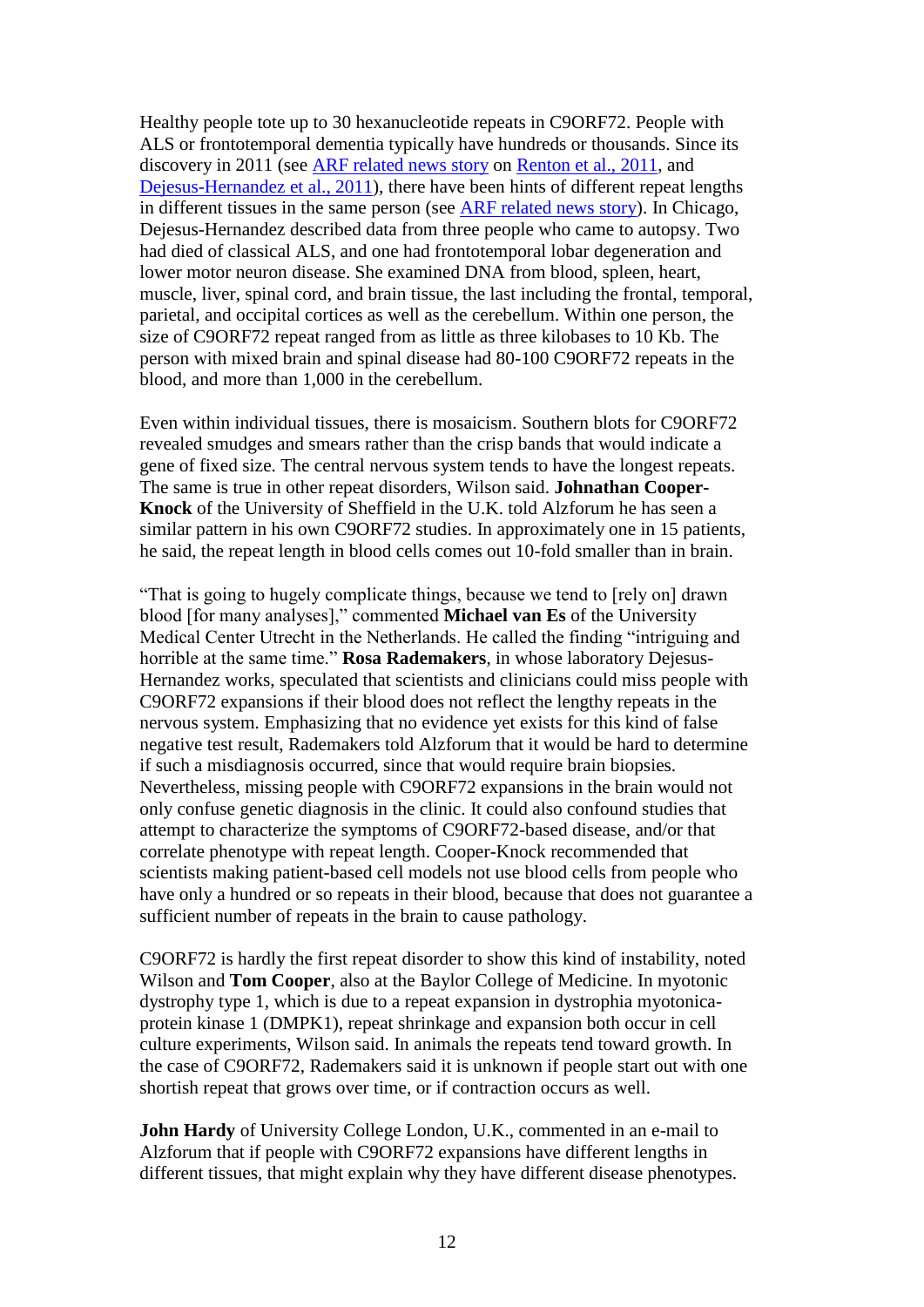People with the C9ORF72 repeat can exhibit symptoms of ALS, frontotemporal dementia, or both. Rademakers speculated that people with longer repeats might suffer earlier disease onset.

### **Murky Mechanism**

How might the expansions grow and contract? Scientists agree that the repeat sequences could cause replication or repair enzymes to stutter, adding or deleting sections as they go; however, the precise mechanism remains controversial. Some researchers who spoke with Alzforum believe the size change must occur early in development, while others argue that the gene could keep stretching and contracting in adults.

The resizing likely happens during DNA replication, reasoned **Michael Baughn** of the University of California, San Diego (UCSD). "The polymerases that copy DNA have a hard time with repetitive sequences," he said. Since neurons do not divide, neuronal repeats must have arisen during early development, when precursors are still reproducing. Why, then, would non-dividing cells—the neurons—have longer repeats than regularly mitotic types such as blood cells?

At what point in development the expansions occur might explain their tissue distribution. Dejesus-Hernandez presented preliminary evidence that the length of repeats correlated, loosely, with the embryonic origin of each tissue. In one patient, repeats were shortest in mesoderm-derived cells such as spleen and blood, medium length in endoderm-based tissues such as liver, and longest in nerve tissues derived from the ectoderm. One would expect this pattern if the C9ORF72 size was set early in embryonic development, Baughn said. "It is just an observation at this point," Rademakers cautioned. Her laboratory will gather as many tissue types from as many subjects as possible to better characterize the repeats' size, range, and the cutoff between health and disease.

Cooper suggested an alternative explanation to when expansions might change. "While DNA replication does not happen in neurons, what does happen in all cells is DNA repair," he said. Repeats could confuse repair enzymes, making them add to the expansion. In myotonic dystrophy type 1, Cooper noted, muscle biopsies in adults show that the DMPK expansion grows over time. Similarly, huntingtin repeats grow in Huntington's disease model mice as they age [\(Kennedy et al., 2003\)](http://www.alzforum.org/pap/annotation.asp?powID=31855).

Two cellular processes recruit repair enzymes to repeat sequences, Wilson said. One is transcription, which exposes and separates DNA strands. This allows the repeats to form structures such as hairpins, which the DNA repair machinery recognizes as abnormal and tries to repair (reviewed in [Lin and Wilson, 2011\)](http://www.alzforum.org/pap/annotation.asp?powID=113687). The formation of hairpins by CAG repeats, such as found in Huntington's disease, and CGG repeats as in Fragile X, has long been considered a factor in expansion [\(Gacy et al., 1995\)](http://www.alzforum.org/pap/annotation.asp?powID=141833). Supporting Wilson's theory, knocking out some DNA repair proteins stabilizes the length of trinucleotide repeats (reviewed in [Lin et al.,](http://www.alzforum.org/pap/annotation.asp?powID=83098)  [2009\)](http://www.alzforum.org/pap/annotation.asp?powID=83098). The second possibility Wilson noted is that the high oxygen concentration in the brain damages DNA. That, too, would recruit repair enzymes and prime the system to alter the number of repeats (see [ARF related news story](http://www.alzforum.org/new/detail.asp?id=1576) on [Kovtun et](http://www.alzforum.org/pap/annotation.asp?powID=65764)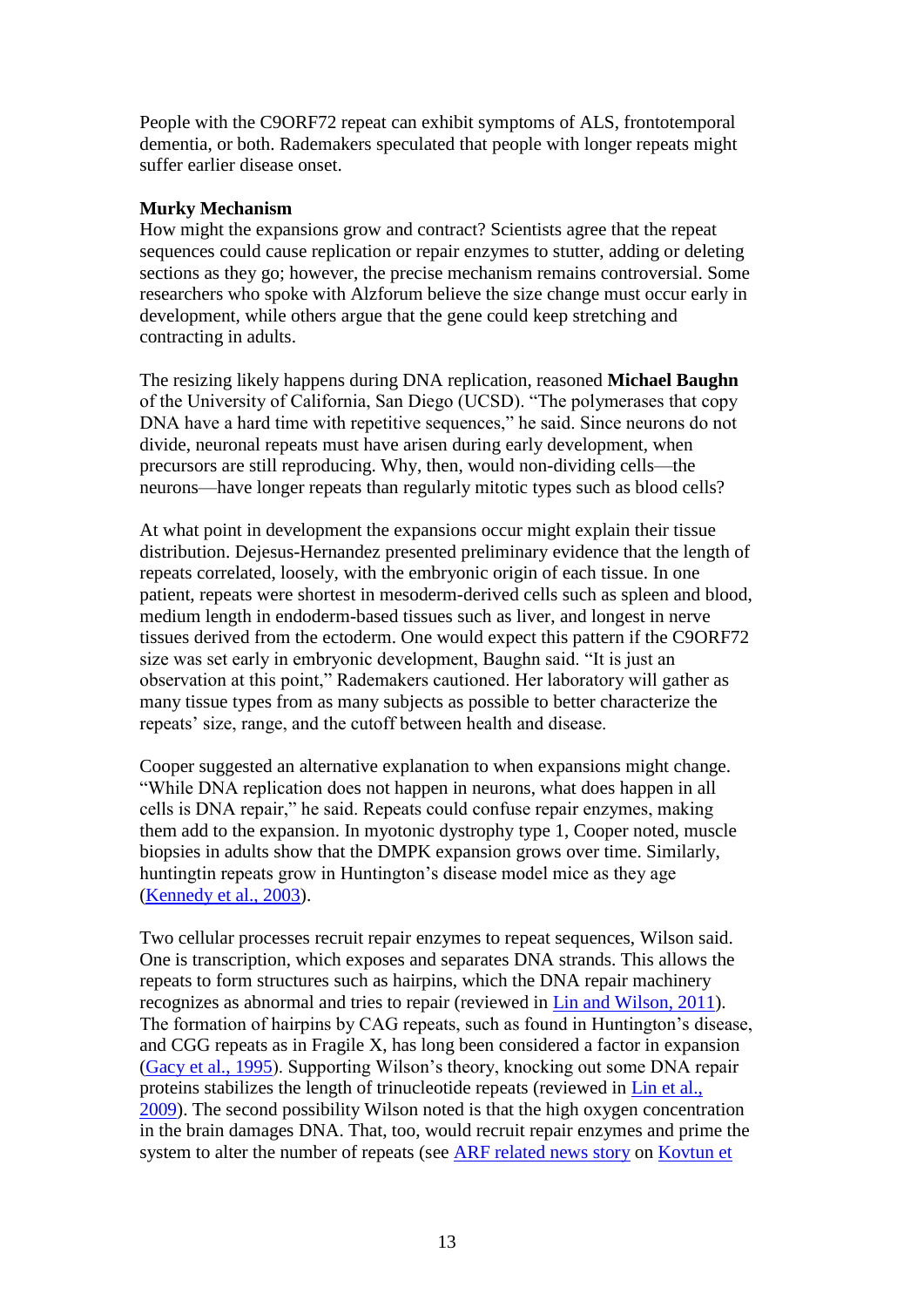al., 2007). Rademakers suggested that multiple mechanisms might destabilize repeats.

A final answer on the process is still a way off. "One of the most fascinating aspects of all these repeat diseases is the pattern of expansions in different tissues. But it is incredibly complicated," Wilson said. For now, the heterogeneity of the repeats is an important factor for researchers studying C9ORF72 to keep in mind, Dejesus-Hernandez concluded.

# **RNA Inclusions Offer Therapeutic Target in ALS**

No one knows what the amyotrophic lateral sclerosis (ALS) gene C9ORF72 does, or how exactly it causes motor neuron disease (MND). No matter—some researchers are [speeding](http://www.alzforum.org/new/detail.asp?id=3374) ahead to develop and test a potential therapy. ALS researchers, still on a high over the gene's discovery in 2011 (see [ARF related](http://www.alzforum.org/new/detail.asp?id=2906)  [news story\)](http://www.alzforum.org/new/detail.asp?id=2906), were excited to hear progress reports from two separate collaborations pursuing antisense oligonucleotide therapy at the symposium. The treatment is based on a theory that mRNAs from mutant C9ORF72 alleles form toxic inclusions, and the antisense oligos should dissolve those poisonous nucleic clots. **Michael Baughn** of [the University of California,](http://www.alzforum.org/new/detail.asp?id=3374) San Diego, and **Jeffrey Rothstein** of Johns Hopkins University in Baltimore, Maryland, described their respective efforts in a poster and oral presentation. They claimed that early results look promising, with the oligos destroying the inclusions and righting abnormal gene expression caused by a hexanucleotide repeat expansion in the C9ORF72 DNA.

### **Inclusions Confirmed...**

The first task, Baughn told Alzforum, was to confirm that C9ORF72 mRNA inclusions exist. Researchers who discovered the genetic association with ALS reported the presence of C9ORF72 mRNA in nuclear foci [\(Dejesus-Hernandez et](http://www.alzforum.org/pap/annotation.asp?powID=122580)  [al., 2011\)](http://www.alzforum.org/pap/annotation.asp?powID=122580), but other researchers struggled to replicate the finding. The challenge lay in the repeat's GGGGCC sequence; GC-rich regions are tricky to label because probes pick up other, nonspecific GC-containing strands as well.

Baughn, who works in the laboratory of **John Ravits** at UCSD, nailed a method to specifically label C9ORF72 foci in [collaboration](http://www.alzforum.org/new/detail.asp?id=3374) with **Clotilde Lagier-Tourenne** in the laboratory of **Don Cleveland**, also at that institution. The trick was to use a locked nucleic acid (LNA) probe. LNA probes are made of DNA with methylene bridges to stabilize the structure in just the right conformation to [hook up,](http://www.alzforum.org/new/detail.asp?id=3374) specifically, with the C9ORF72 GGGGCC sequence. "It is basically a braced DNA base," Baughn said. That bracing increases affinity and specificity for the desired target. Researchers aiming to silence the repeat expansion in Huntington's disease are using a similar technique (see [ARF related news story\)](http://www.alzforum.org/new/detail.asp?id=2123).

With an LNA probe consisting of three hexanucleotide repeats, Baughn and Lagier-Tourenne detected C9ORF72 inclusions. The foci dissolved in the presence of RNase but were resistant to DNase. The inclusions appeared in primary cell lines, including fibroblasts, lymphoblasts, neurons, and glia, isolated from people who had ALS. They were absent in control cells from healthy tissues or from people who had sporadic ALS, familial ALS due to non-C9ORF72 mutations, or Parkinson's disease.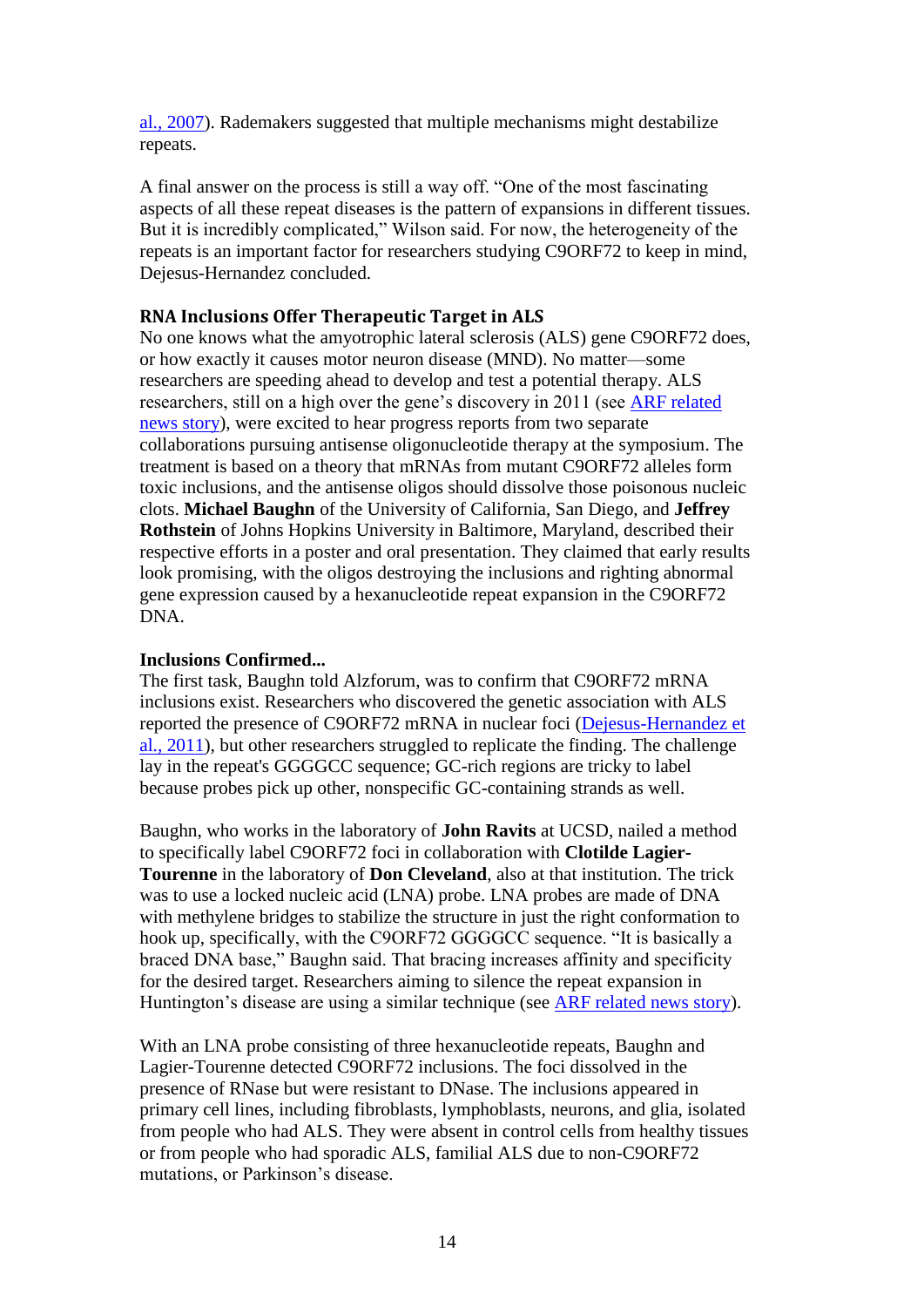The foci were mainly nuclear, typically one or two per cell, although occasional cells were jam-packed with inclusions, Baughn said. He and Lagier-Tourenne have not finished characterizing how frequent focus-positive cells are, but Baughn told Alzforum that 9-45 percent of fibroblasts and 22-33 percent of neurons exhibit foci, depending on the cell line they examined.

Simply confirming the presence of C9ORF72 RNA foci was an exciting finding, commented **Johnathan Cooper-Knock** of [the University of](http://www.alzforum.org/new/detail.asp?id=3374) Sheffield in the U.K., because their presence only in C9ORF72 repeat-toting cells lends support to the theory that the inclusions are indeed toxic.

"Not only do these foci exist, not only are they composed of RNA, but they are actually pretty common," Baughn concluded. In spite of the C9ORF72 expansion and foci, the cell lines are fairly healthy, although some grow slowly, he told Alzforum. He was pleased to see the RNA foci were present in fibroblasts and lymphoblasts, because those cell types are easy to grow and would make good models in which to test treatments. Curiously, other researchers have suggested that in approximately one in 15 C9ORF72 patients, the repeat region is shorter in blood than in brain, perhaps making blood cells less than ideal for modeling (see [ARF related news story\)](http://www.alzforum.org/new/detail.asp?id=3374). Baughn used the patient fibroblast lines with the highest rates of RNA inclusions to test an antisense therapy.

#### **…And Denied**

For his part, Rothstein, who coauthored one of the C9ORF72 discovery papers [\(Renton et al., 2011\)](http://www.alzforum.org/pap/annotation.asp?powID=122579), told Alzforum he and his collaborators started their antisense project the day that manuscript was submitted. They based their idea, in part, on early results with antisense oligonucleotides in fibroblasts and myoblasts from people with myotonic dystrophy type 1, another repeat expansion disorder (reviewed in [Mulders et al., 2010\)](http://www.alzforum.org/pap/annotation.asp?powID=141834).

Rothstein's group benefited from a ready-made model to test the treatment. He and other researchers have been building a collection of induced pluripotent stem (iPS) cell lines from people with ALS (see [ARF related news story\)](http://www.alzforum.org/new/detail.asp?id=2561), and luckily discovered that one of their lines, from an apparently sporadic case, harbored a C9ORF72 expansion. The researchers made motor neurons and astrocytes from the iPS lines. Like Baughn and Lagier-Tourenne, Rothstein found that RNA inclusions were present, but hardly affected the cells' health. By profiling the transcriptomes of their lines, the researchers identified some 20 genes encoding secreted proteins that were reliably over- or underexpressed in the C9ORF72 cultures. This signature could eventually make a biomarker for a C9ORF72 targeted therapy, Rothstein said.

Both the Cleveland-Ravits and Rothstein groups teamed up with Isis Pharmaceuticals of Carlsbad, California, which provided candidate antisense oligonucleotides for potentially treating C9ORF72-based ALS. Isis pursues antisense therapies for several neurodegenerative conditions (see [ARF related](http://www.alzforum.org/new/detail.asp?id=3190)  [news story](http://www.alzforum.org/new/detail.asp?id=3190) on [Kordasiewicz et al., 2012,](http://www.alzforum.org/pap/annotation.asp?powID=133913) and [ARF related news story](http://www.alzforum.org/new/detail.asp?id=2719) on [Passini et](http://www.alzforum.org/pap/annotation.asp?powID=114880)  [al., 2011\)](http://www.alzforum.org/pap/annotation.asp?powID=114880). The company is already working on another antisense treatment for ALS, aimed at the ALS gene superoxide dismutase 1 (see [ARF related news](http://www.alzforum.org/new/detail.asp?id=3365)  [story\)](http://www.alzforum.org/new/detail.asp?id=3365). The researchers tried oligonucleotides that bind all C9ORF72 splice forms.